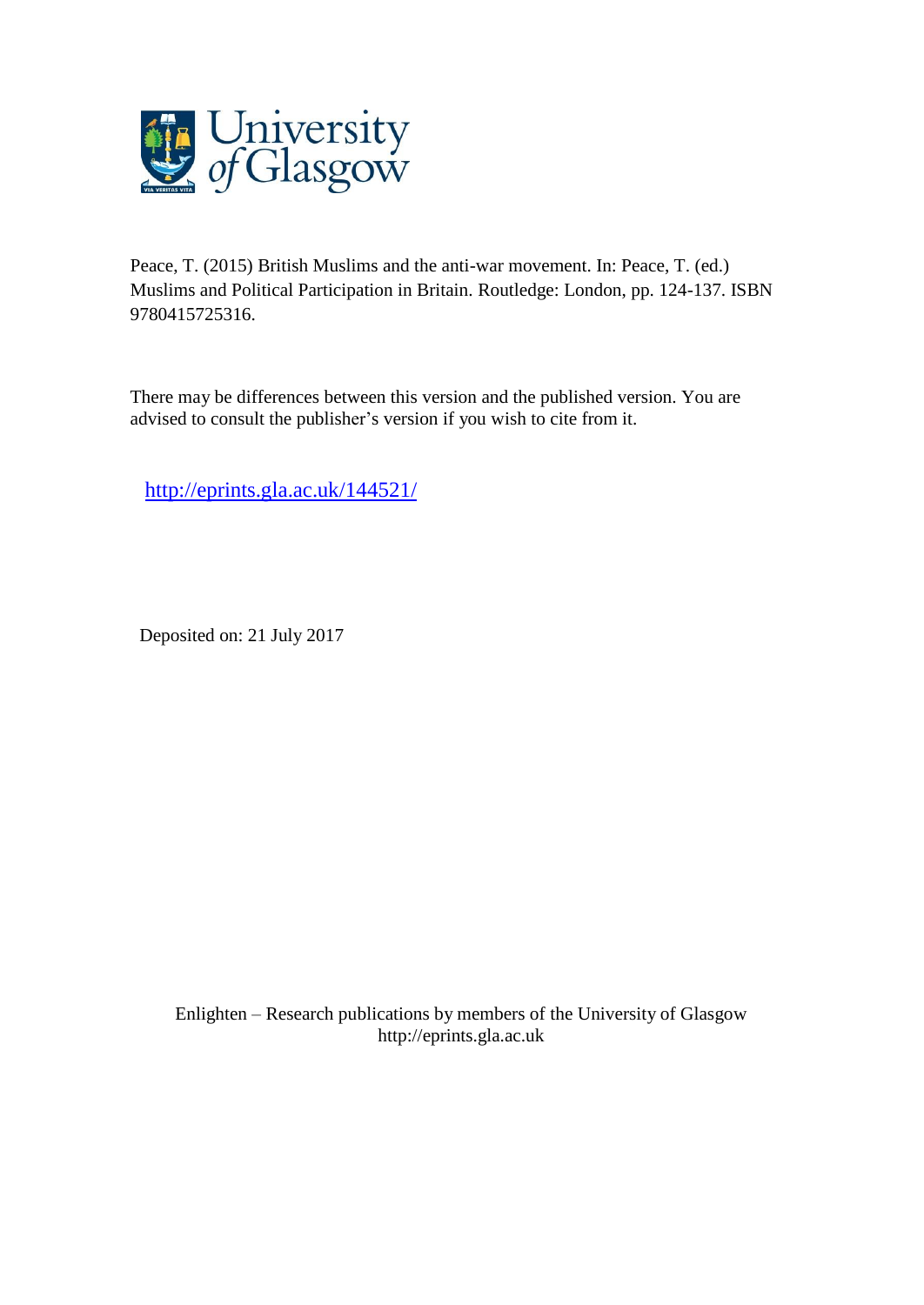**Published in** *Muslims and Political Participation in Britain* **by Taylor & Francis. This is an electronic version of a book chapter published in Peace T (ed.).** *Muslims and Political Participation in Britain***. Routledge Studies in Religion and Politics, London: Routledge, pp. 124-137.** *Muslims and Political Participation in Britain* **can be found online at: <https://www.routledge.com/products/9780415725316>**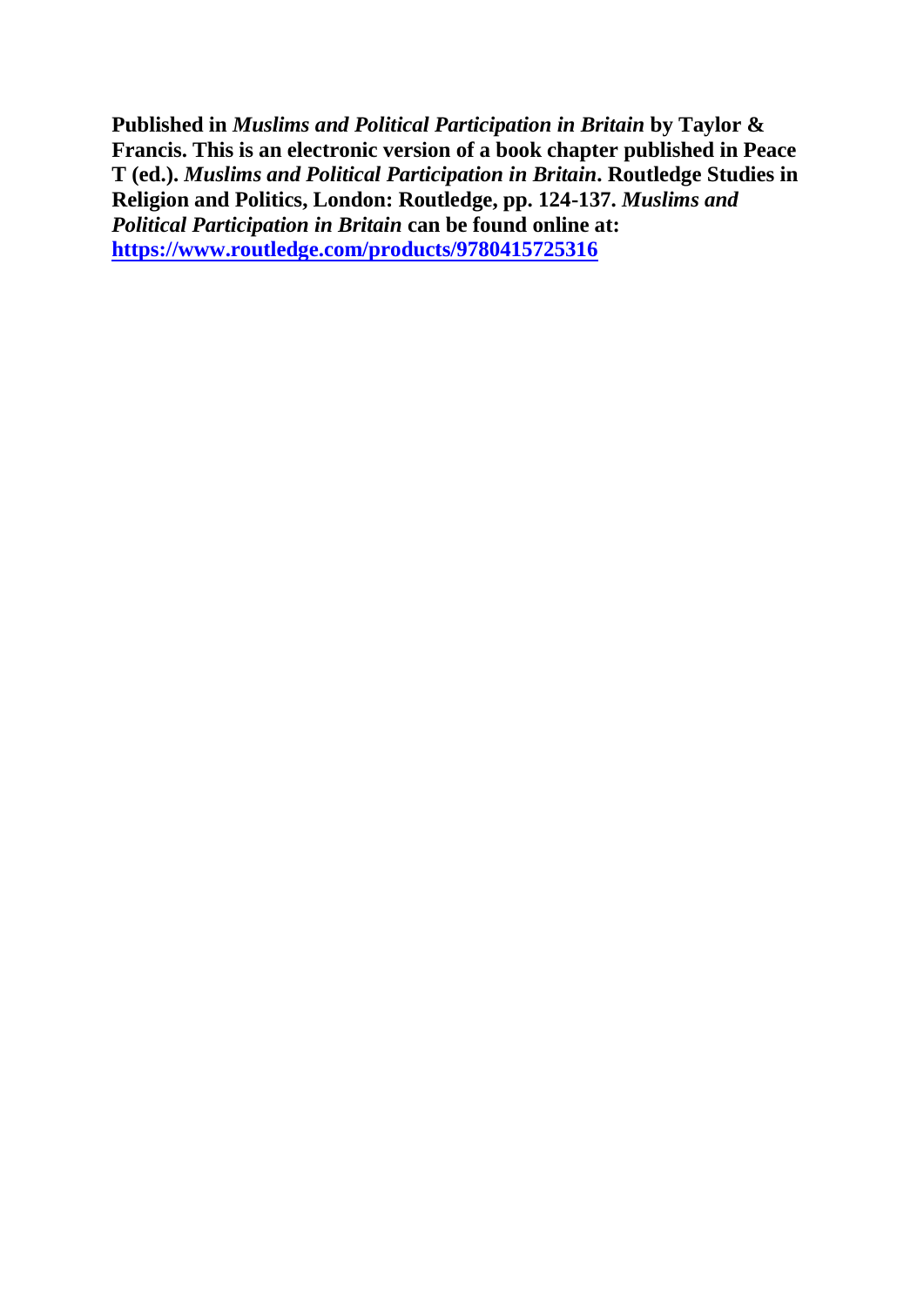# **Chapter 6**

# **British Muslims and the anti-war movement**

*Timothy Peace*

### **Introduction**

On 15th February 2003 demonstrations were held around the world to oppose the invasion of Iraq, a global event considered to be the 'largest protest event in human history' (Walgrave and Rucht 2010). The demonstration held in London attracted an estimated 2 million people which dwarfed the previous mass rallies of British political history including the Chartists, the Suffragettes, and anti-Vietnam war protestors (Gillan *et al* 2008). This anti-war movement 'generated not just the biggest demonstrations in British history but also an unprecendented outbreak of direct action, including the biggest wave of school walkouts' (Nineham 2013). Ten years on, it was claimed that this mass protest 'defined a generation', as for many it was the first time they had taken to the streets (Barkham 2013). Images from that day show a sea of people with various placards that were handed out. Alongside those prepared by the *Daily Mirror* newspaper and the Stop the War Coalition (StWC), the main organiser of the event, some of the most ubiquitous were those belonging to the Muslim Association of Britain (MAB). This is just one indication of the role that British Muslims played in both the organisation and participation of the anti-war march that day. Indeed, while it is impossible to garner exact figures, it is certain that this was also the largest mobilisation of British Muslims. Many of them had travelled from all over the country, often on specially organised coaches, in order to make their voice heard in the capital. Others participated in demonstrations in towns and cities up and down the country. Yet the involvement of British Muslims in the anti-war movement goes beyond their participation in that worldwide day of action. They were involved in the movement from the very founding of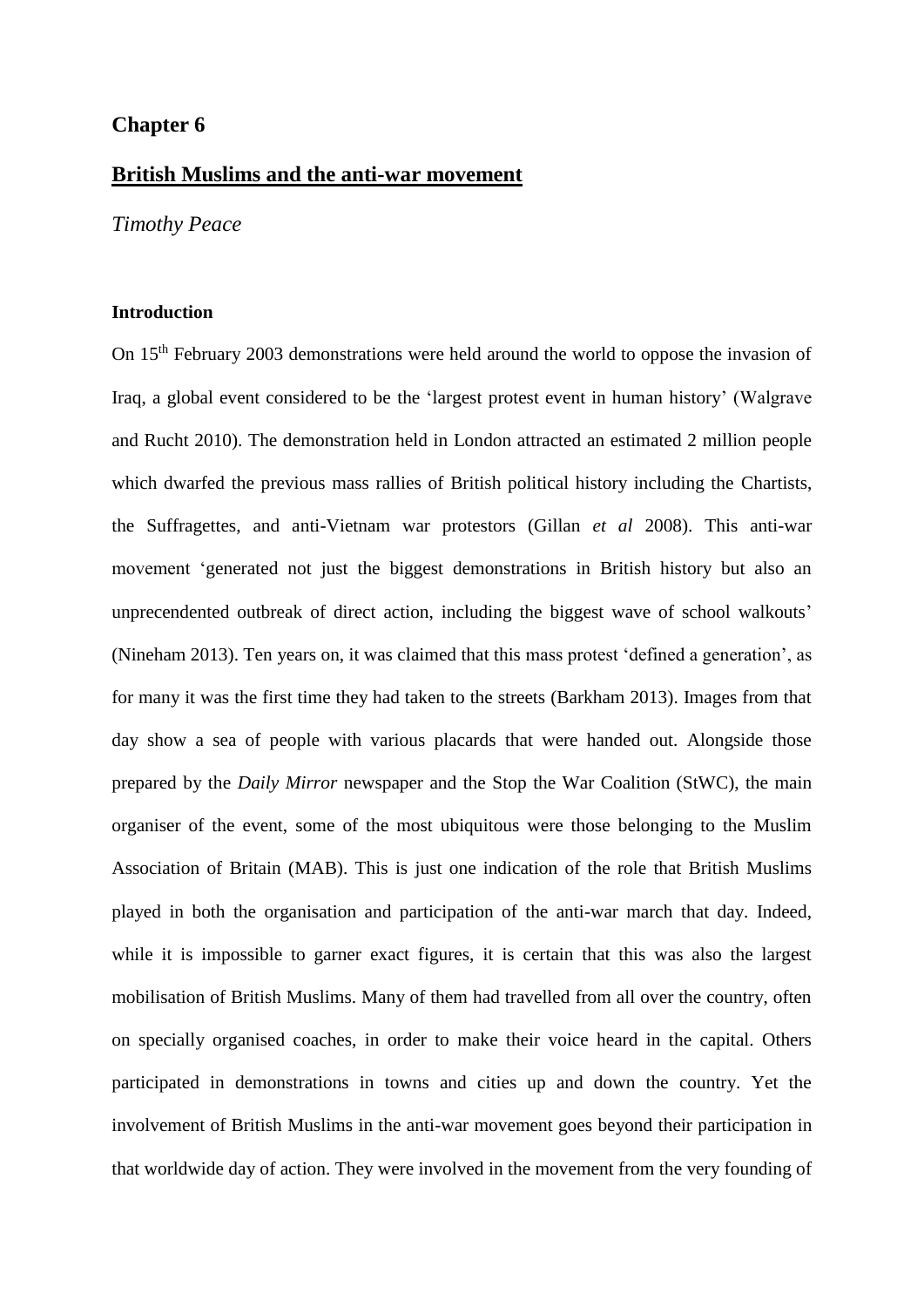the StWC, at a time when the war in question was the invasion of Afghanistan. They also continued to be a part of the movement long after the invasion and occupation of Iraq had begun.

In this chapter I will trace the history of that involvement and in particular some of the key figures and activists who were involved. Data comes from interviews conducted in 2008 with these actors as well as secondary sources on the development of the anti-war movement. I will argue that the involvement of Muslims in the British anti-war movement acted as a springboard to the development of what we might call 'Muslim civil society' and also created opportunities for a new generation of Muslim leaders to emerge from the shadows of the first generation. Since 2003 we have witnessed increased politicisation and awareness regarding political participation amongst British Muslims. The chapter also highlights the varied modes of engagement with the anti-war movement, including progressive forms of political involvement and that of more conservative groups. Indeed, the movement provided a point of unity around which all Muslims could rally, irrespective of their ideological or sectarian differences. For Muslims to be embraced by the wider movement, barriers of mistrust and hesitancy had to be overcome. These tensions will be outlined and discussed as well as the reasons why certain Muslim figures were pushed to the forefront in order to display a 'united front' of Britons of diverse origins and backgrounds. Firstly however, it is necessary to put this activism in the context of earlier mobilisations of Muslims in Britain.

### **The Rushdie protests and the beginnings of British Muslim activism**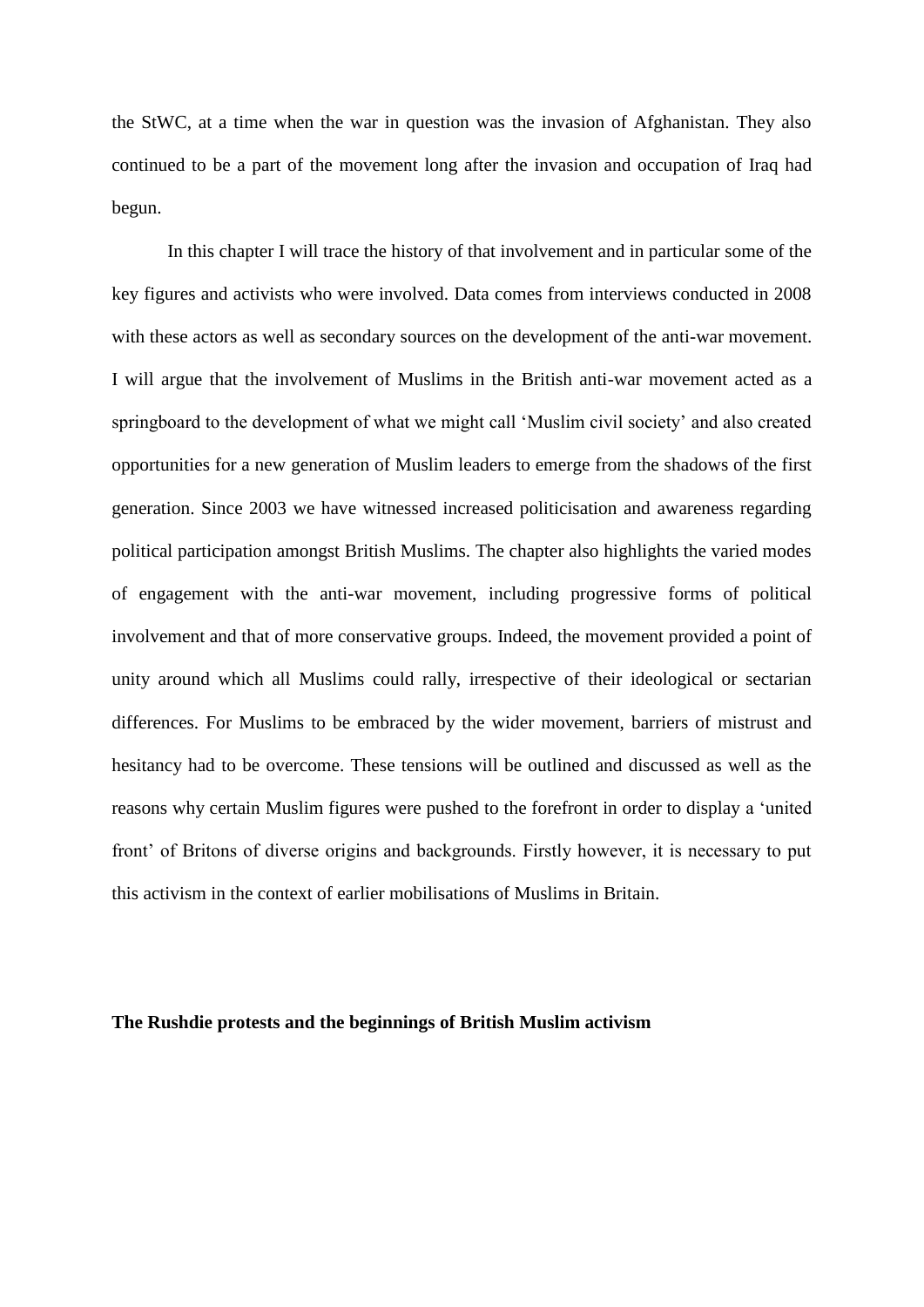The campaign to ban Salman Rushdie's book *The Satanic Verses* was the first example of a social movement that managed to mobilise British Muslims *en masse*. This is not to say that it was the first time Muslims had been involved in political protest. They had been involved in various forms of contentious politics such as industrial disputes or demonstrating against racism in society. However there was nothing 'Muslim specific' in these actions and the mobilising identity was more likely to be their status as either immigrants or ethnic minorities and the discrimination they faced as a result. Religious identities were simply not salient at the time. The Asian Youth Movements of the 1970s were keen to stress unity across the various South Asian religious groups but were essentially secular in character (Ramamurthy 2013). It was not until the 1980s that the first explicitly Muslim demands were made in the public sphere, this most commonly related to provisions based on religious needs such as providing halal food or prayer facilities. The formation of the Bradford Council for Mosques at the beginning of the decade had some early success in persuading the local government to enact policies that would reflect the specific needs of what we would now term the 'Muslim community'. Such concessions were not obtained merely through discussion or lobbying of local politicians. As documented by Phil Lewis (1994) in his groundbreaking book on the city, direct action was also employed in Bradford such as the 1983 boycott of schools and a demonstration outside the town hall to demand the provision of halal meat. Similar action was also taken in the wake of the 'Honeyford affair' when a local head teacher sparked controversy after he published an article in a right-wing journal in which he complained about the problems caused by large numbers of Asian children in his school and the influence of the 'race relations lobby'. Such mobilisations, which were not limited to Bradford, remained at a local level. The Rushdie affair changed all that.

The publication of *The Satanic Verses* in 1988 politicised a generation of Muslims in Britain. It contributed to the formation of a specific Muslim political identity (Meer 2010)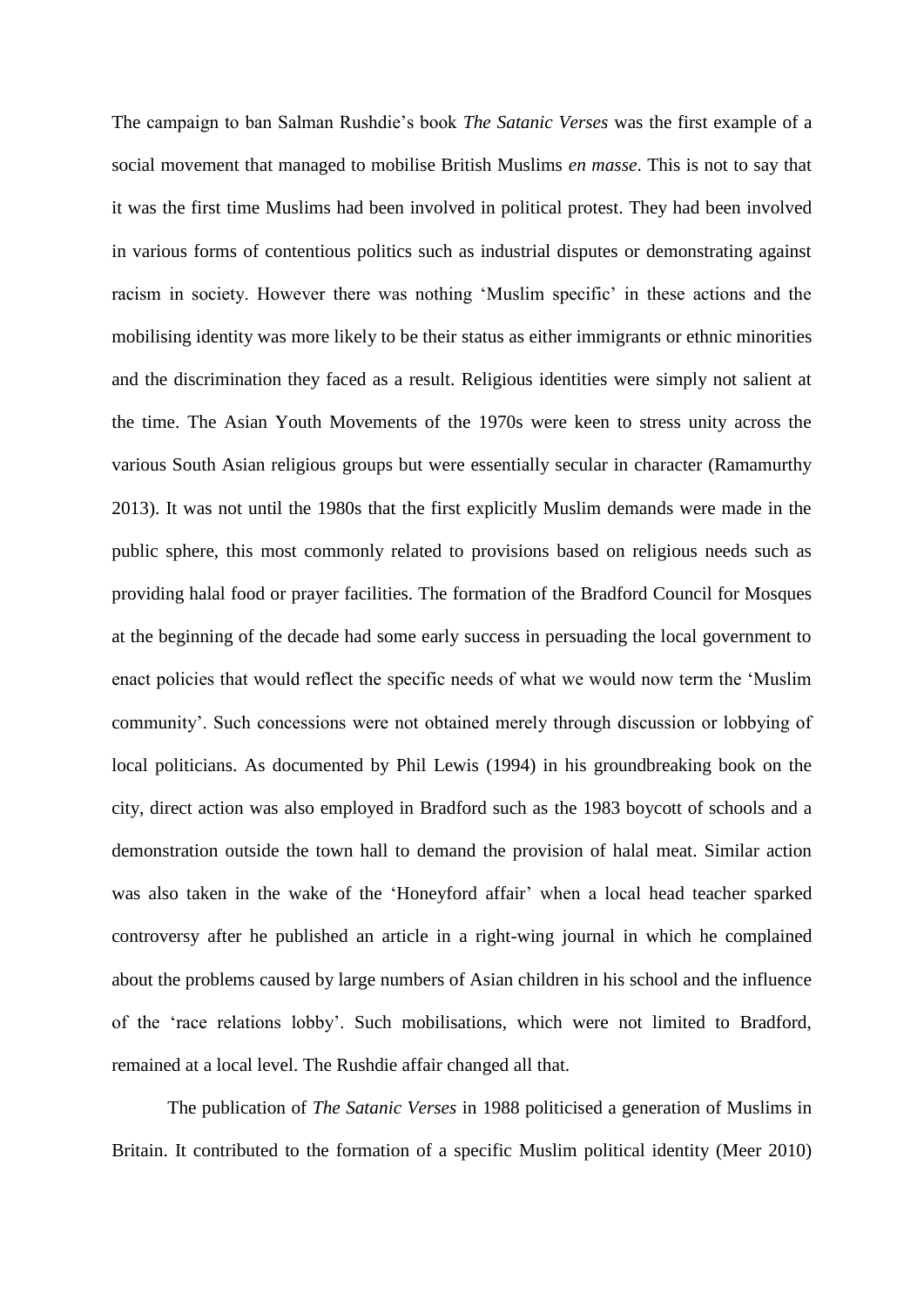and also provided the foundation for future mobilisation 'as Muslims' rather than a racialised minority such as Blacks, Asians, Pakistanis etc. Bradford was again the focus of attention when a copy of Rushdie's novel was publicly burned in a square in front of the town hall on 14th January 1989 (Samad 1992). However, the mobilisation by British Muslims was national in character and managed to unite the various religious trends and political divisions that had hitherto been present amongst them. The United Kingdom Action Committee on Islamic Affairs (UKACIA) was set up in October 1988 as a national body to co-ordinate dissent and call for the book to be banned in Britain just as it had been in other countries such as India. A secondary aspect of this protest was the call for Rushdie to be put on trial for the offence of blasphemy. Indeed, the UKACIA even went to the House of Lords with their case but a previous ruling was upheld which stated that the English legal system only recognised blasphemy against Christianity, and in particular the Church of England (Weller 2009).

The high point of the co-ordinated protest by Muslims in Britain was the demonstration on 27th May 1989 in London, gathering an estimated 70, 000 protestors. Hundreds of coaches took groups of Muslims down to the capital for the demonstration. The event could be described as a PR disaster. Demonstrators were photographed burning the British flag and effigies of Rushdie, some even carried portraits of the Iranian leader Khomeini. The methods of political protest seemed to be directly imported from the Indian sub-continent and demonstrated the importance of first generation migrants in their organisation. The protest turned violent and battles broke out between Muslim youths and the police as the march reached Westminster. The images from that day as well as those from the book burnings did irreparable damage to the perception of British Muslims in the eyes of the wider public. Unsurprisingly, none of their demands were ever met and their claims failed to resonate with the wider public who perceived this to be an attack on the freedom of expression from an illiberal minority. This prompted Kalim Siddiqui, founder and director of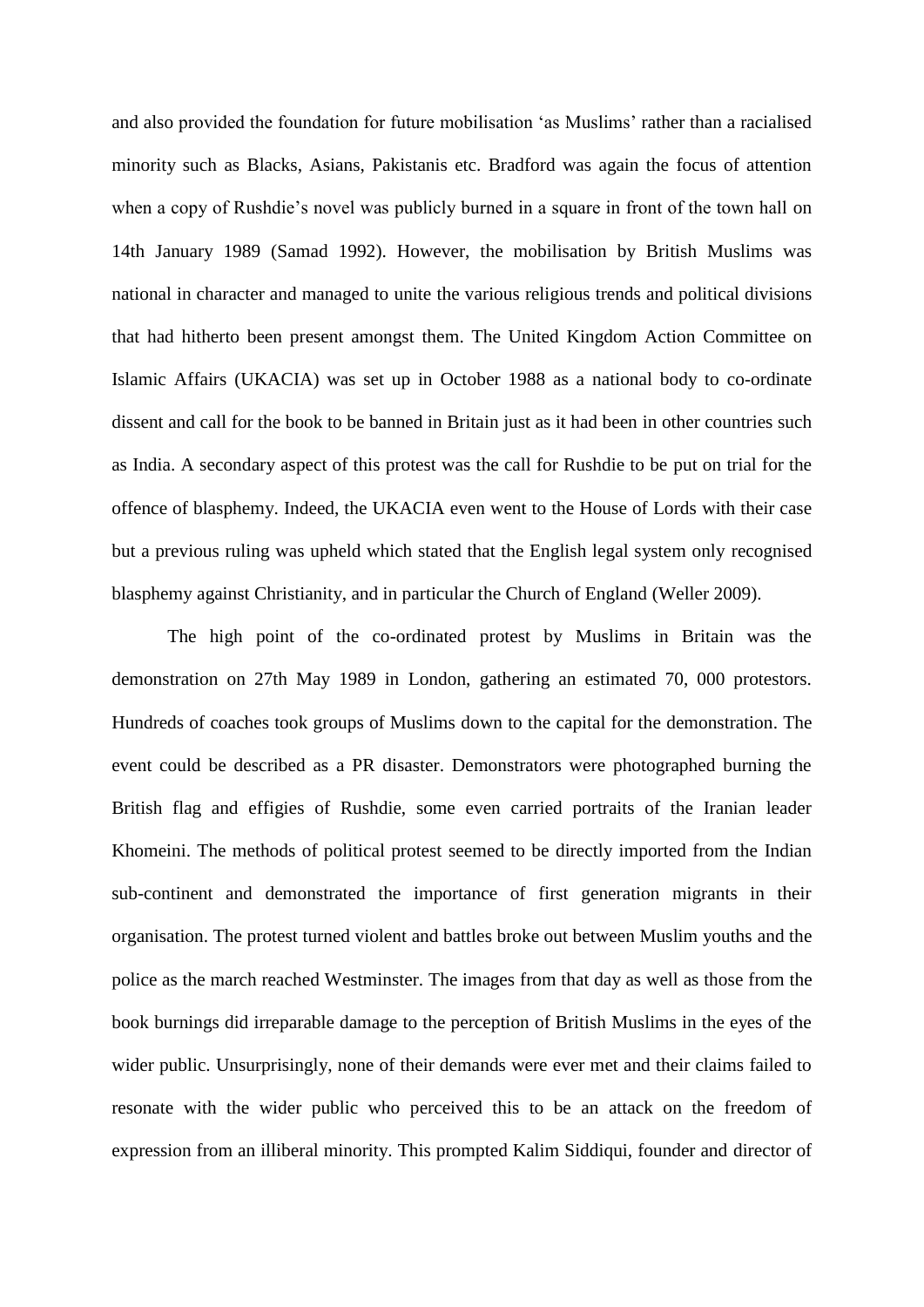the Muslim Institute in London, to publish a 'Muslim Manifesto' in 1990 which proposed a Council of British Muslims. Two years later he created the Muslim Parliament, arguing that Muslims needed to form a separate political system. These initiatives remained marginal and beyond the mainstream of British Muslim opinion. In fact, it was not until March 1994 that then Home Secretary Michael Howard called on Muslim leaders (mostly those involved with the UKACIA) to establish a representative body. This eventually led to the creation of the Muslim Council of Britain (MCB) in 1997 however the Rushdie protests actually retarded such a process because of the negative interpretation of events that was shared across the political spectrum. It did however prove that Muslims could be mobilised across the UK and also encouraged the formation of new national organisations such as the Islamic Society of Britain (ISB) that was set up in 1990.

### **British Muslim activism in the 1990s**

The 1990-1991 Gulf War was the next event to mobilise the Muslim community in Britain although on a much smaller scale and without the vehemence and fervour that characterised the anti-Rushdie protests. Many Muslims opposed the intervention by Allied forces against Iraq, but more specifically, opposed the stationing of Western troops on Saudi Arabian soil close to Islam's most holiest sites. They also directed their anger at Saudi Arabia for allowing this to happen and some were bitter about what they perceived to be a lack of leadership the Saudis had shown during the Rushdie affair by not putting more pressure on the British government (Lewis 1994, Werbner 1994). Unlike the Rushdie affair, there was not a wide consensus amongst British Muslims regarding the war that was waged against Iraq in response to the invasion and annexation of Kuwait. However, what this event did have in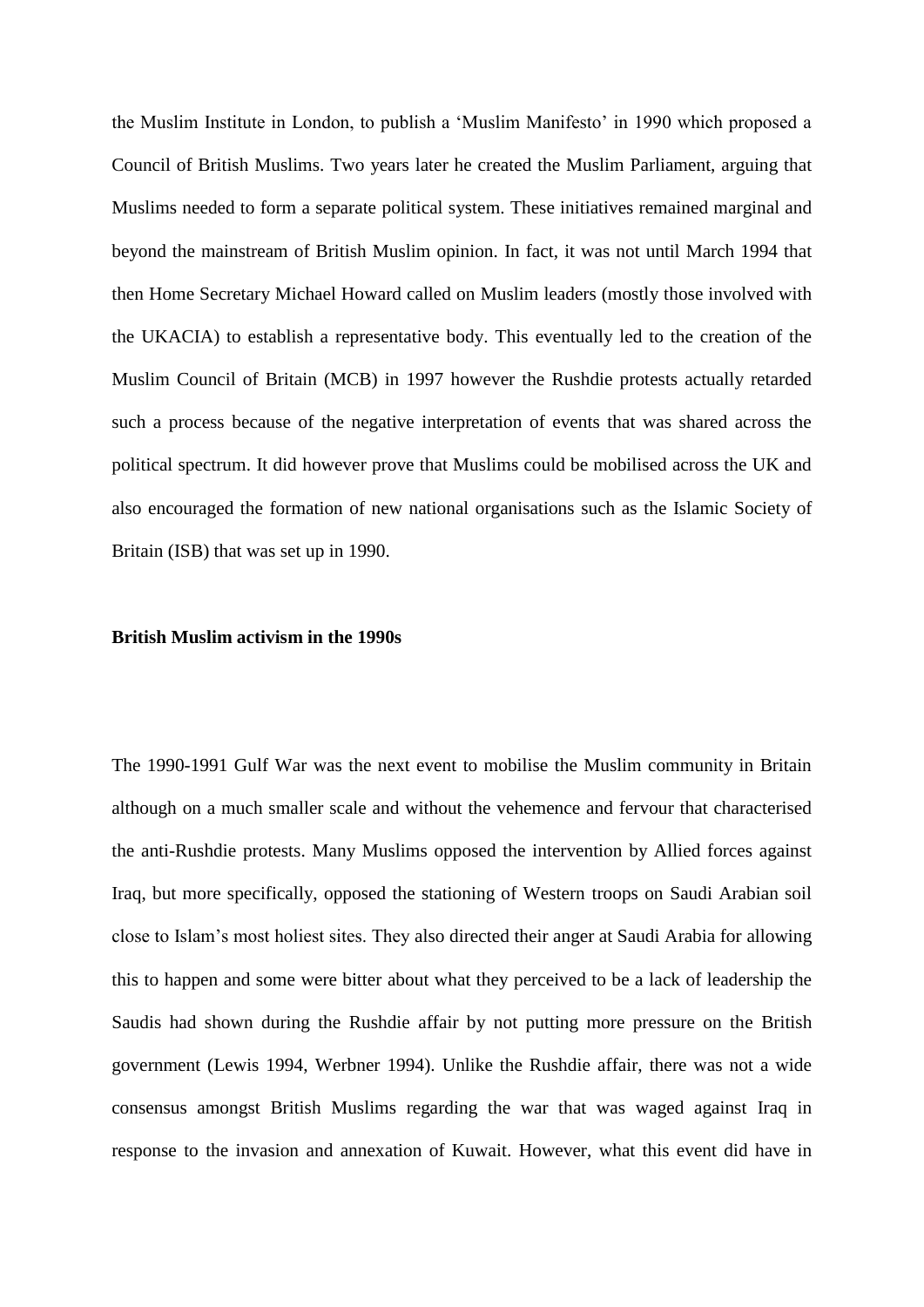common with the Rushdie protest is the general bemusement and misunderstanding from mainstream society with respect to those Muslims who opposed military intervention. Pnina Werbner, the anthropologist of Pakistanis in Britain, describes her reaction to the beliefs of a group in Manchester to the Gulf crisis:

What struck me most forcefully, however, even in these early conversations with moderate non activists, was that once again, as in the Rushdie affair, British Pakistanis seemed to be setting themselves morally apart from British society, denying categorically what their fellow British nationals regarded as axiomatic moral imperatives: 'our boys' were in the Gulf, risking their lives, threatened by chemical warfare, poised to fight the fourth largest army in the world, to defend democratic values against a man who, at the very least, was a ruthless dictator who had invaded and taken over another country (Werbner 1994: 213)

Muslim demands for the withdrawal of troops fell on deaf ears and this perceived lack of patriotism also led to attacks on Mosques and other forms of violence. For a number of second generation British Muslims, the Gulf War was their first experience of political activism. Anas al-Tikriti, whose family had fled Iraq in the early 1970s, was one such activist. He claims that people were wary about protesting against Operation Desert Storm because the reputation of the Muslim community had been badly damaged after the Rushdie affair. It was 'a badly managed campaign where Muslims came out looking worse than they did before.<sup>1</sup> For this reason, it became more of a letter writing protest. The mainstream antiwar movement at the time was overwhelmingly made up of leftist activists who made no attempt to reach out to ethnic minorities. 'Black people against the war in the gulf' was set up by a small number of activists who felt the anti-war movement didn't reflect their concerns.<sup>2</sup>

Another significant episode that mobilised Muslims prior to 9/11 was the plight of the Bosnian Muslims during the war in the ex-Yugoslavia and in particular the British government's reluctance to intervene in the conflict. British Muslims who were aware of the atrocities suffered by their co-religionists in Bosnia became extremely concerned that not enough was being done by the international community to help and that it was even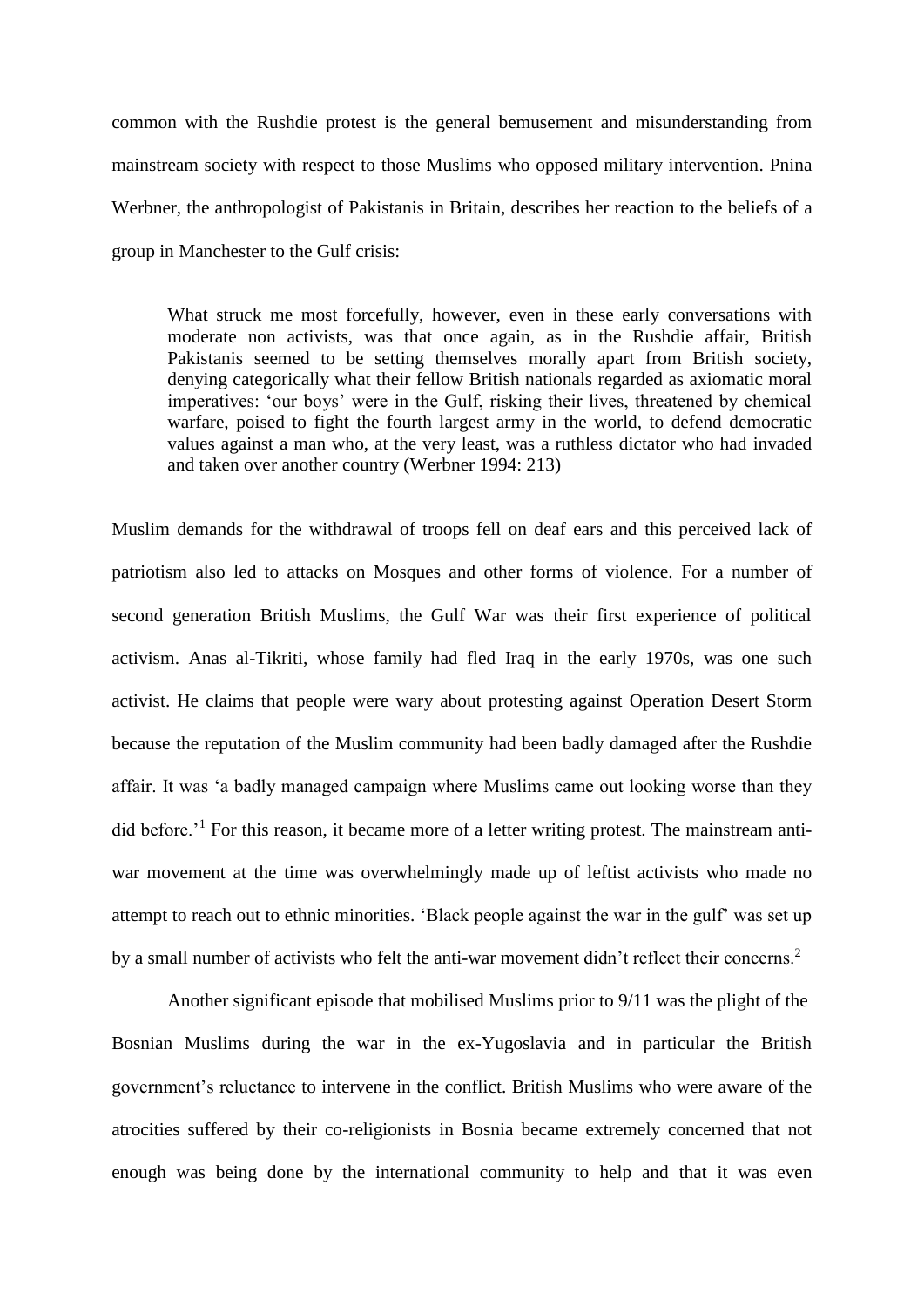preventing the Bosnians from arming themselves. This galvanised the Muslim community to mobilise and attempts were made to lobby the UK government. The Muslim Parliament organized a demonstration outside the European Foreign Ministers Conference in London in July 1995 to demand an end to the arms embargo (Radcliffe 2004). Others travelled to the former Yugoslavia itself to work as aid volunteers. The 'Convoy of mercy' organised by British Muslims sent over 80 land convoys to the Balkans which transported medicines, medical equipment, clothes, books and aid workers. Much has been written on the radicalising effects of the Bosnian conflict on young Muslims in Britain, and some of those who travelled to Bosnia for ostensibly humanitarian reasons did end up fighting as *Mujahideen* (Wiktorowicz 2005, Husain 2007, Bhatt 2010). Indeed, there are interesting parallels with the Bosnian conflict and that which has engulfed Syria 20 years later. Nevertheless, most British Muslim activism regarding Bosnia remained non-violent and focused on providing aid.

# **September 11th and the formation Just Peace**

It is difficult to underestimate the effect that the events of  $11<sup>th</sup>$  September 2001 had on the British Muslim community. Amongst the older generation, the immediate reaction of many was to 'lay low and hope that it would all blow over'.<sup>3</sup> Whereas others decided to mobilise in order to 'defend what they saw as the civilised nature of their faith, to take a stand against their own extremists and to prevent the logic of revenge dictating an approach that would claim innocent Muslim lives with no connection to the original crime' (Birt 2005: 92). It is in this context that we can understand why many British Muslims later chose to join the antiwar movement. However, this involvement had rather humble beginnings. The Stop the War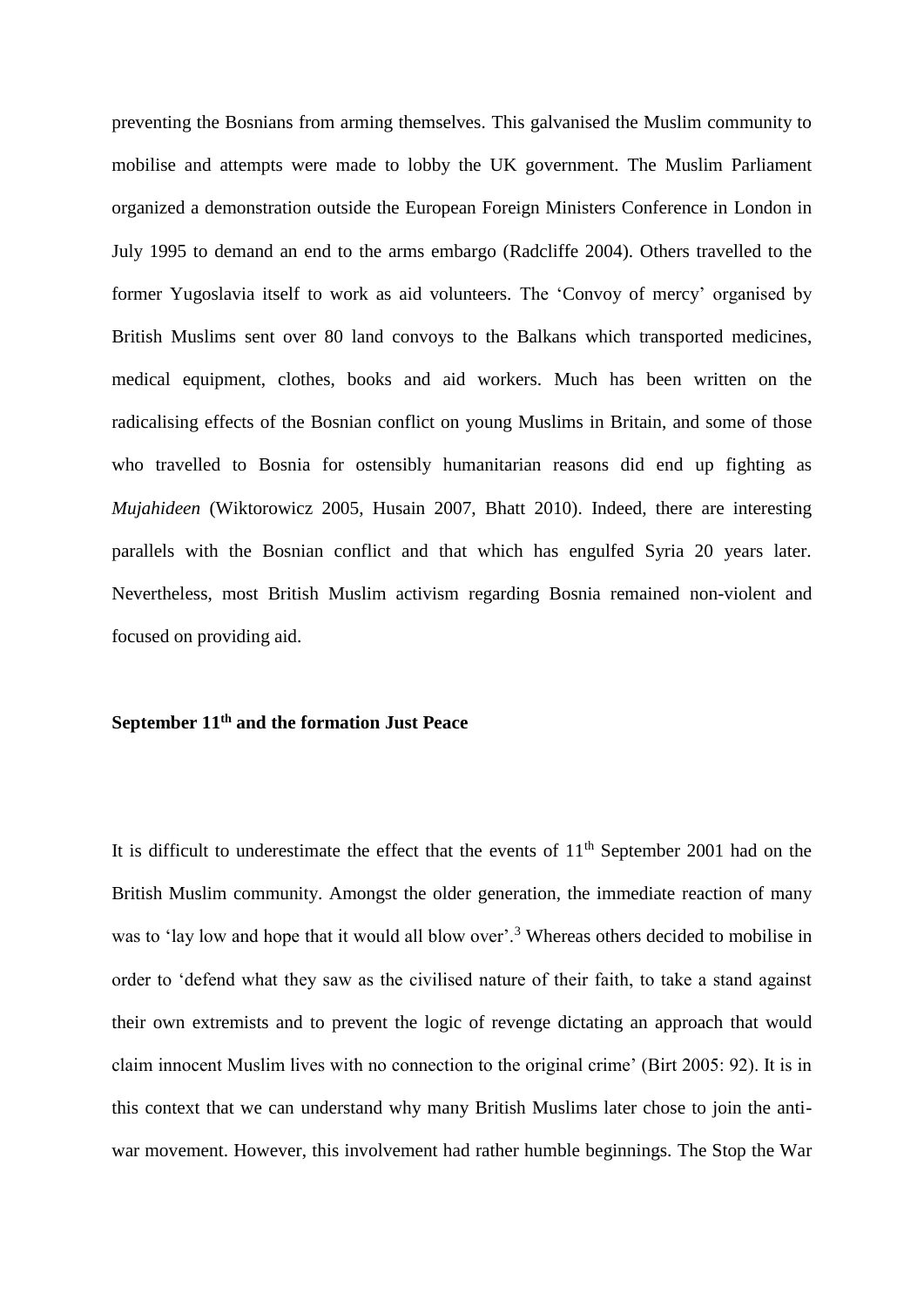Coalition (StWC) was set up at a rally on 21st September 2001, just over 2 weeks before the start of 'Operation Enduring Freedom' in Afghanistan on 7 October 2001.<sup>4</sup> At the second meeting of the Coalition, attempts were made to organise various interest groups such as 'nurses against the war' or 'lawyers against the war.' This meeting was attended by Shahed Saleem who suggested creating a group that would mobilise Muslims against the war. They coalesced into a group of about 10 people including South African born activist Shahedah Vawda. It was Shahed and Shahedah who would take a leading role in this group of Muslims against the war and the two would later marry.<sup>5</sup> The group was named Just Peace and aimed to 'promote Muslim participation in movements that campaign for freedom from oppression and injustice.' It recruited many of its members from the City Circle, a network set up in 1999 for young Muslim professionals in London (Lewis 2007). The group regularly met up in order to mobilise the Muslim community for the anti-war movement and they were also joined by secular groups such as the Palestinian Solidarity Campaign (Birt 2005). Shahed and Shahedah were also elected as members of the steering committee of the StWC.

Although set up as a group to encourage Muslim participation in the anti-war movement, its founders were keen for Just Peace to go beyond what they saw as a narrow interpretation of events held by the Muslim mainstream: that this was a war on Islam and that was the only justification for opposing the invasion of Afghanistan. Shahed felt it particularly compelling that there were so many people involved in StWC, not because of any affiliation to cultural or religious concerns, but merely because they thought it was wrong. He thought it would be good for Muslims to 'widen the scope of their campaign as it's not just about being Muslim, it's about principles. Opposition to the war should not be based simply on religion, race or ethnicity.<sup>'6</sup> In fact, Just Peace was a radical departure from traditional Muslim groups and organisations that 'tended to centre on the "Muslim condition" and were overtly, to a greater or lesser degree, religious. Just Peace was different in this regard – although its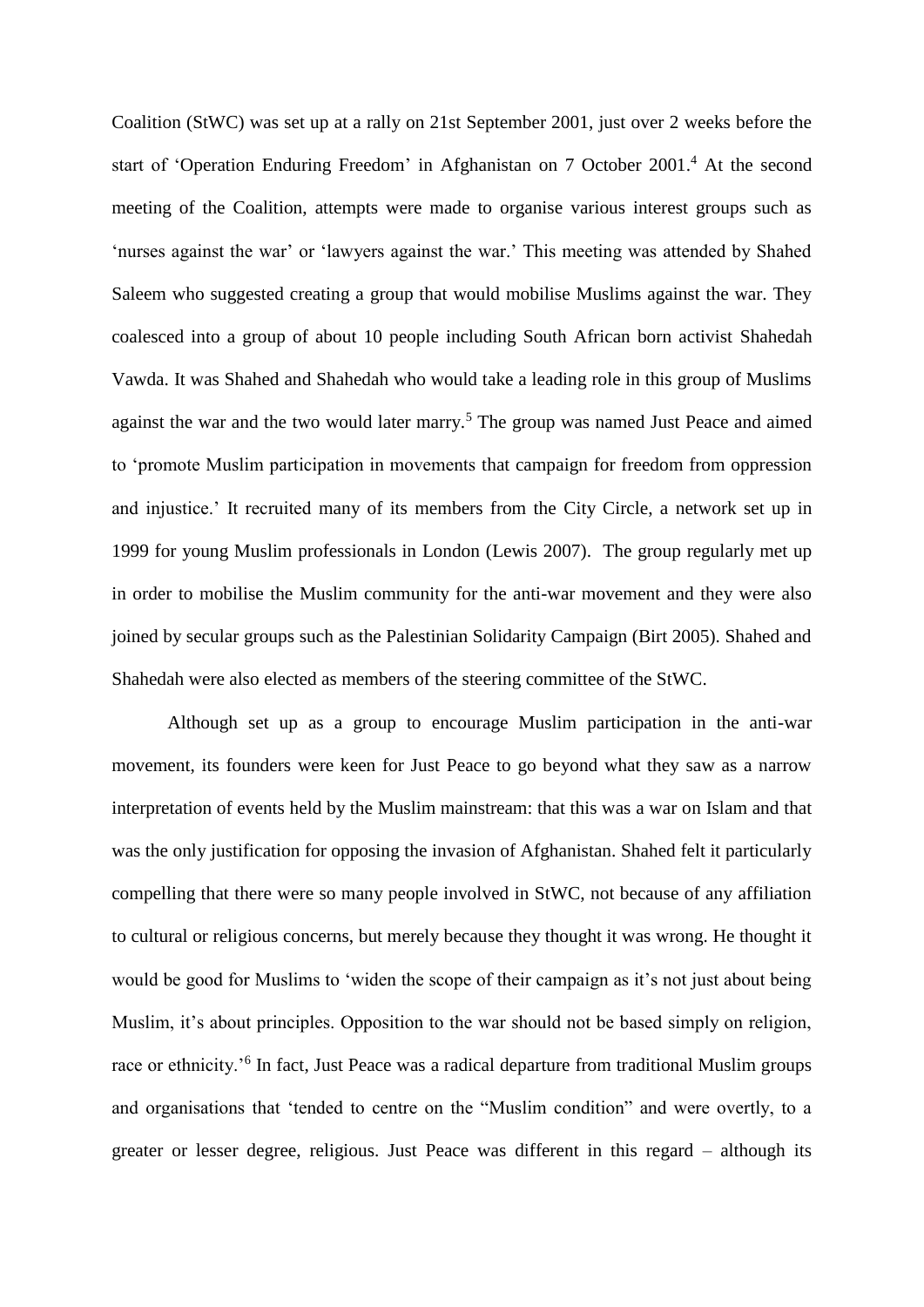members practised their religion, it was not a "religious organisation" as such'.<sup>7</sup> It initially involved both Muslims and non-Muslims and made attempts to be as inclusive as possible. The group also did not label itself as a religious organisation and there was no religious agenda or ideology that underpinned what they were doing. Although they found that religion did need to be invoked when they were trying to persuade people to get active in the anti-war movement. A key theme that they utilised was the idea of justice:

The announcement we made at the City Circle was from the angle of 'your religion tells you to stand up for justice.' So although we were motivated more from a Human Rights perspective, we knew that the principle of justice was important for believers, as indeed it is for any religion. So we used that to appeal to people and get them active.<sup>8</sup>

They asked religious leaders for help in order to provide some quotes and straplines for their leaflets. Providing religious justification was particularly important in the face of some opposition to their actions by Muslims who thought they should not be associating with non-Muslims. They also encouraged well known personalities from the Muslim community to speak at their events such as Ghayasuddin Siddiqui who by this time was leading the Muslim Parliament and was also involved with the StWC.

Just Peace retained a core group of about 10 people although some of their meetings did attract larger numbers. As the group remained small, they were able to decide on their actions via consensus at their weekly meetings. They organised public events and talks and encouraged Muslims to join the demonstrations that were being organised by the StWC. This would involve handing out leaflets outside mosques and generally putting the word out amongst the Muslim community through email newsletters which were subsequently forwarded on by various individuals. In this way they were able to influence Muslims beyond their own immediate social circle of London. They were, for example, pleasantly surprised to receive questions from Muslim groups in places as far afield as Wales.<sup>9</sup> The first major success of the group was the organisation of a collective breaking of the fast during a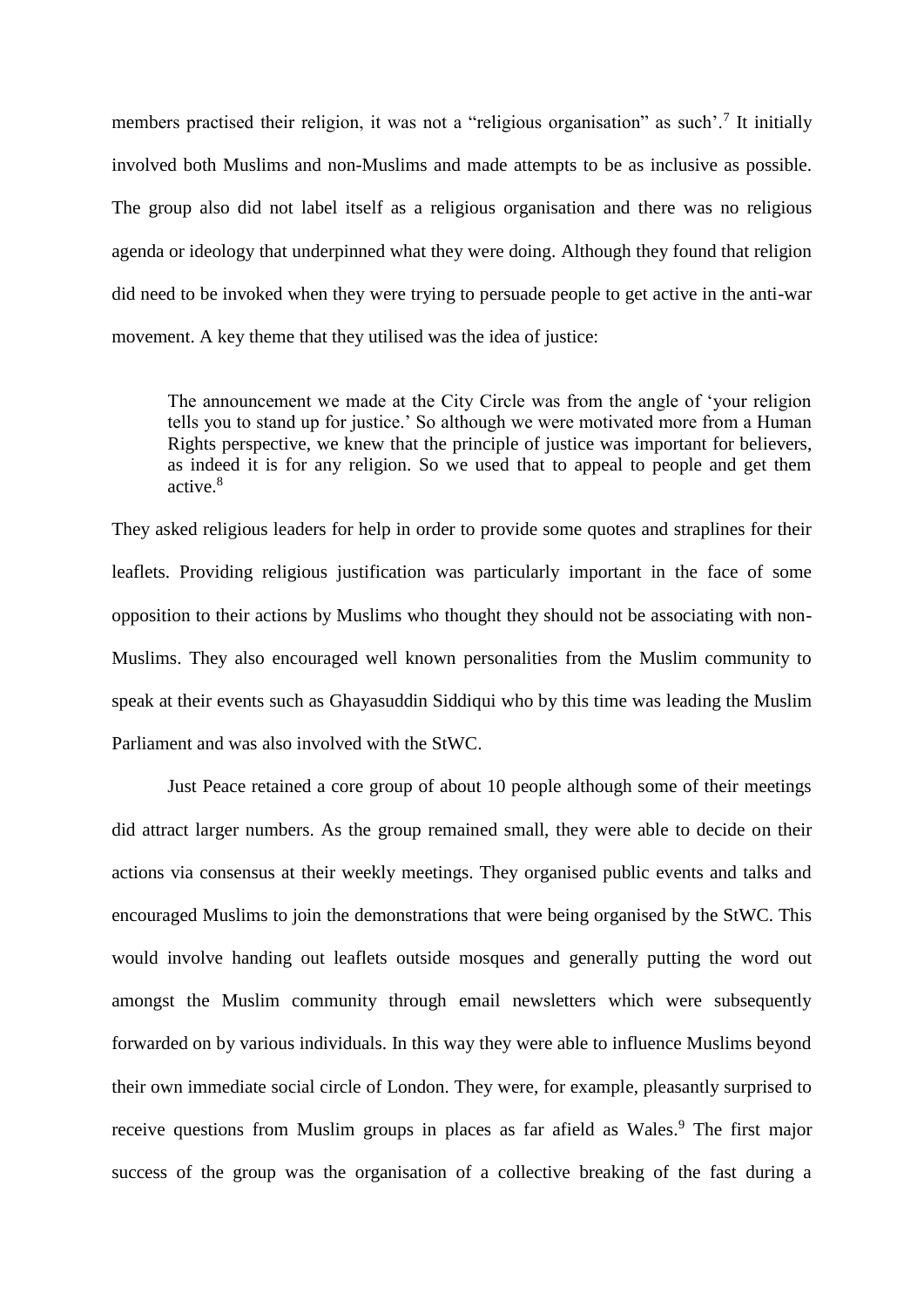demonstration that took place during Ramadan on 18<sup>th</sup> November 2001. The protestors who were gathered in London's Trafalgar Square joined in with a collective *iftar* and members of Just Peace had organised the provision of dates and other food for this purpose as well as the call for prayer to be announced via loudspeakers. Muslim activists involved were moved by this gesture. It was seen as symbolising an important sign of unity and tolerance and encouraged others to join the anti-war movement. In fact, it must be pointed out that since the beginnings of the StWC, two keys slogans had been adopted which aimed to show support with the Muslim community – "Defend civil liberties" (against anti-terrorism legislation) and "Resist the racist backlash" (against the targeting of Muslims for reprisals).

As international political events developed, the StWC slowly started to shift its attention from the conflict in Afghanistan to the potential invasion of Iraq. Shahed Saleem recalls attending a meeting of the coalition in 2002 and seeing a banner saying 'Don't attack Iraq.' At the time he thought this 'seemed a bit far fetched' but weeks later it would become apparent that the administration of George W. Bush was seriously contemplating an invasion of Iraq. This factor also helped to mobilise more people to the cause, including many Muslims, who had by now become very visible at various anti-war protests. The members of Just Peace were keen for Muslims to get involved but not to separate themselves from the wider movement. As Shahedah Vawda explains:

When we were preparing for a demonstration, one guy, who was actually a friend of mine, said 'all the Muslims should march together'. I said to him, 'I'm sorry but that's just defeating the whole purpose! The point is that we stand together in solidarity. It's about human rights and our common values. It's not about Muslims or Muslims in the West. That's what we're trying to move away from'.<sup>10</sup>

She felt that if they had gone out and marched 'as Muslims' this would have reinforced the stereotype of them not being a part of wider society. Through Just Peace they wanted to start a debate within their community about Muslims getting involved in the mainstream, about the problems of remaining insular, and how they could combat ideas of them not being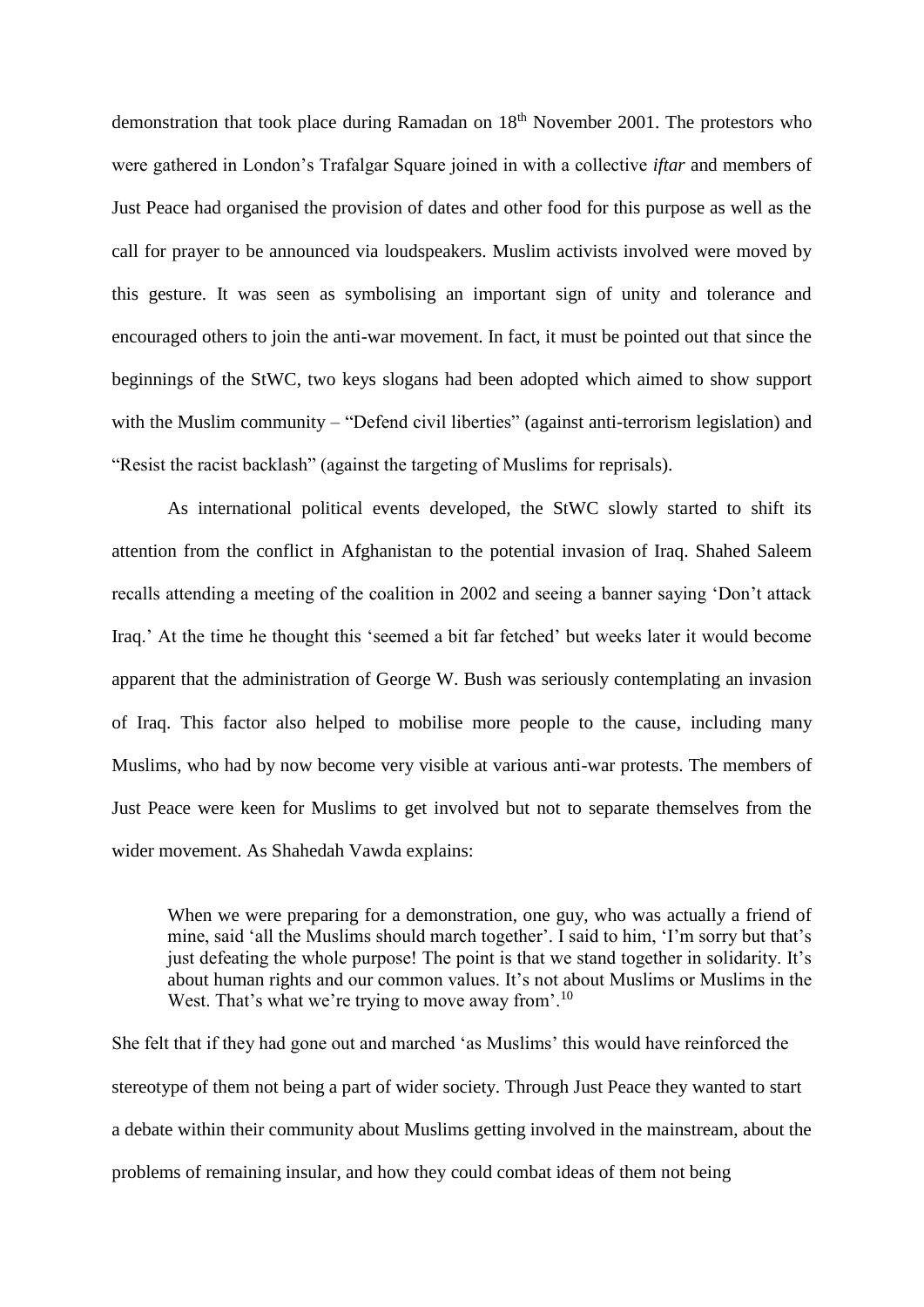considered as full citizens. These were debates that were already prevalent, particularly among Muslims who had been raised in Britain, but the issue of the Iraq war really brought them to the fore. However, the idea of Muslims as being 'different' was also promoted by leaders within the StWC. Shahedah felt like she was treated as some kind of celebrity during anti-war demonstrations as an articulate Muslim woman who also wore a headscarf. The middle class white women in the movement were 'quite taken with her' and some even expressed astonishment that she could 'speak English so well.'<sup>11</sup> She was also aware that as a Muslim women who covers her hair she was effectively being used by the coalition to send out a particular message, but she didn't mind. 'They wanted to get Muslim authenticity on board and the easiest way to achieve that was to put a Muslim woman with a headscarf on a stage.<sup>'12</sup>

# **The involvement of the Muslim Association of Britain (MAB)**

For many, the involvement of Muslims in the anti-war movement is synonymous with the participation of the Muslim Association of Britain. This is puzzling when we consider that the organisation at that time was still quite new (founded in 1997) and yet to really establish itself on a national scale with a membership of no more than 400 (Phillips 2008). More importantly, it was highly unrepresentative of the Muslim community in Britain which is largely South Asian in origin. MAB was set up by highly educated Arab individuals, many of whom had come to the UK to study in the 1970s and 1980s and ended up settling. As they felt largely unrepresented by existing Muslim groups, they decided to set up MAB whose ideology is loosely based on the teachings of the Muslim Brotherhood (Bowen 2012). It is an affiliate of the Muslim Council of Britain (MCB) which would have been the obvious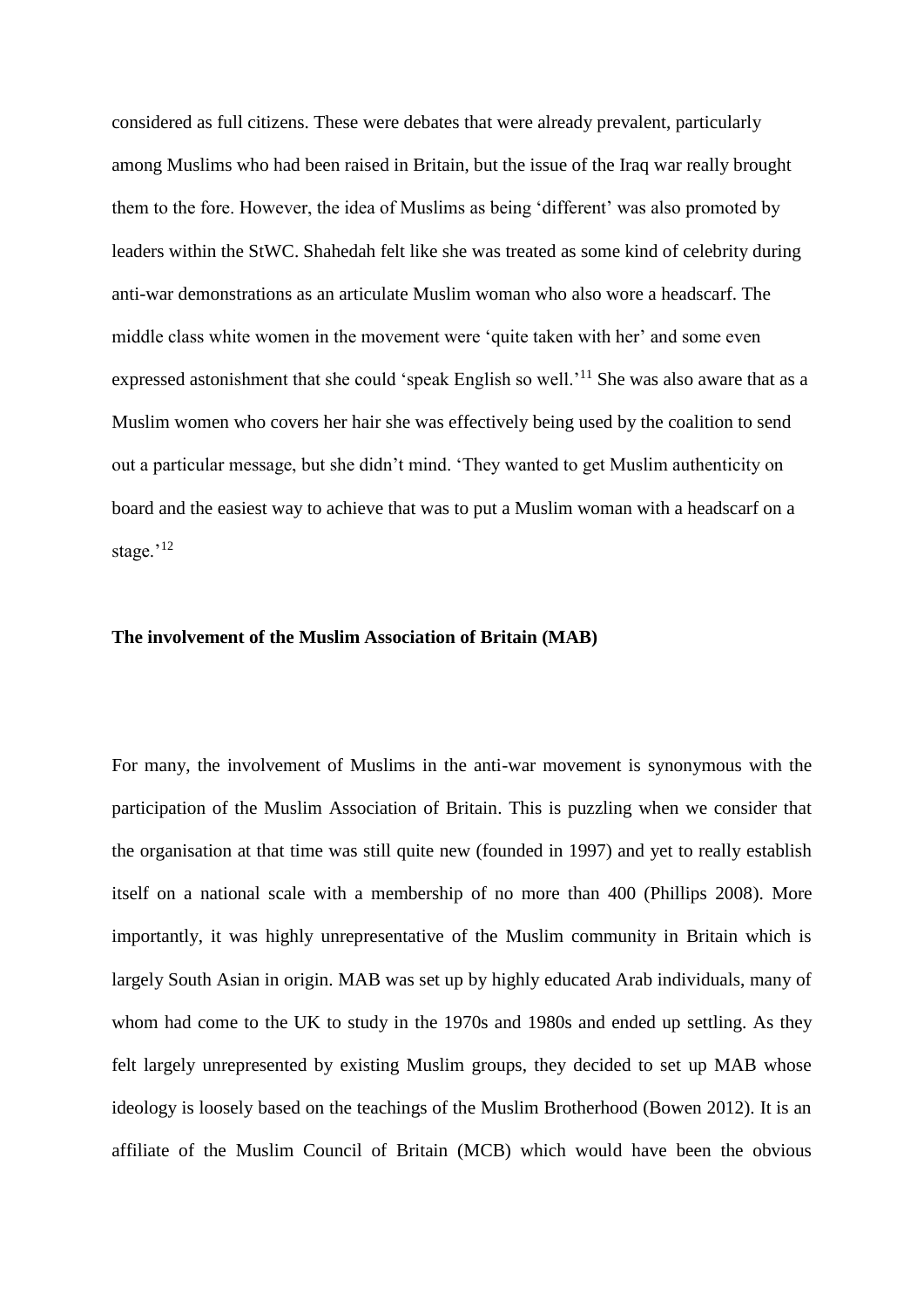candidate for rallying Muslims to the anti-war cause as the most visible and representative national umbrella organisation. However, its role as primary interlocutor with the Labour government at the time put it in an awkward situation and immense pressure was applied to make the MCB toe the official line on the bombing of Afghanistan. Despite officially opposing the war, the MCB 'withdrew its support for the first anti-war march to placate the government, even though a number of its affiliates were involved, but, fearful of being outflanked, it publicly endorsed subsequent demonstrations' (Birt 2005: 96). The damage had already been done and organisations such as the MAB were well placed to exploit what was seen as a massive political misjudgement by the MCB by the majority of British Muslims. When the StWC was first formed, the MAB were invited to join as a member of the coalition but they declined. Yet they did take part on an individual basis in their demonstrations including the one mentioned above in November 2001 during Ramadan.

Throughout 2002 the anti-war movement grew as it became increasingly apparent that an invasion of Iraq was likely. The leadership of the StWC began to look for an organisation that could mobilise even larger numbers of Muslims on a nationwide scale for their protest marches. The MAB had organised a successful demonstration in April 2002 against the Israeli military operation in the Jenin refugee camp. Anas al-Tikriti, who was at the time their director of media and public relations, admits that the response to their call for a demonstration was overwhelming. When asked by the Metropolitan Police how many people they expected, he said 5000. The actual number turned out to be more than 20 times that amount.<sup>13</sup> The event attracted media interest and also that of the steering committee of the StWC who asked the MAB if they would become a partner and help to organise subsequent anti-war marches. Before responding to this invitation, the leaders of the MAB organised a meeting with those of Just Peace to ask for their opinion and information on those involved with the coalition. The response was positive and the MAB's young leadership was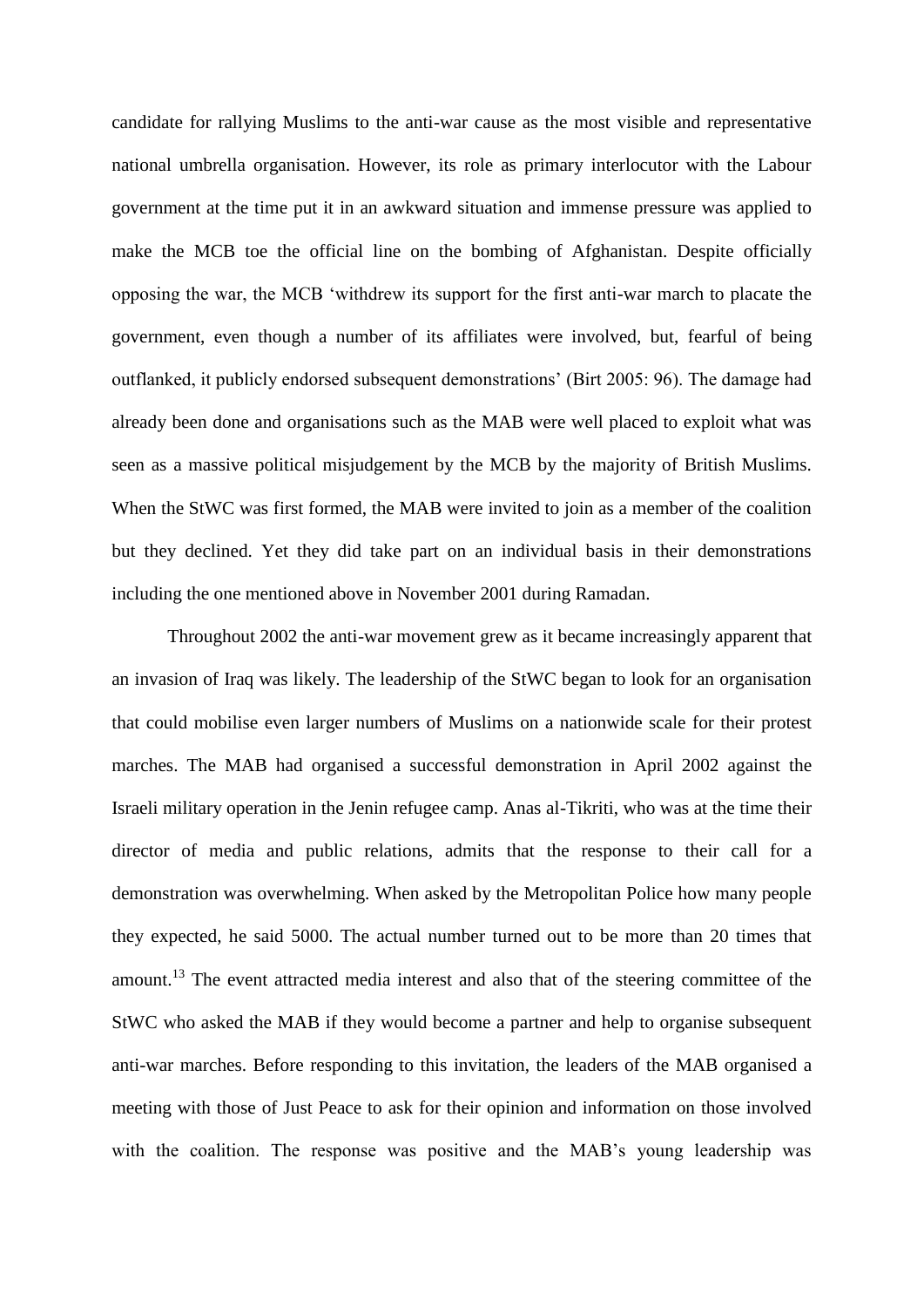convinced that it was the right thing to do. This moment represented a passing of the baton as the MAB became the main organisation charged with mobilising Muslims. Just Peace activists were more than happy to allow this to happen as they had limited resources and felt that they had done as much as they could.<sup>14</sup> They considered that their initial objective to get Muslims to join the movement had been achieved and they continued to work with the StWC until the invasion of Iraq took place in March 2003.

The first joint demonstration organised by the StWC and the MAB took place on  $28<sup>th</sup>$ September 2002 just before the start of the Labour Party Conference. There was some conflict around the framing of this action with the MAB insisting that Palestine needed to be the focus while the StWC preferred slogans to be solely against an attack on Iraq:

The demonstration's slogan conveyed this pragmatic compromise, 'No war in Iraq, justice for Palestine.' Unable to agree completely on priorities, MAB decided that its leaflets would have 'Freedome for Palestine' above 'Stop the war in Iraq', while StWC's leaflets put the slogans in the opposite order. MAB had also wanted to call the joint demonstration the 'One million march' but accepted the StWC's objection to this, that a turnout of less than a million would have been humiliating (Phillips 2008: 104).

In the end, the estimated turn out was half a million people making it by far the largest demonstration to date. It ended with a rally in London's Hyde Park with speeches from leading figures in the movement including the late Tony Benn. The scale of this protest gave the StWC huge momentum and encouraged other organisations to get involved such as the Campaign for Nuclear Disarmament (CND). Just over one month later, the European Social Forum (ESF) was held in Florence and a call was made to the citizens of Europe to 'start organising enormous anti-war demonstrations in every capital on February  $15<sup>th</sup>$  followed by a large protest held in the Tuscan city on  $9<sup>th</sup>$  November 2002 (Verhulst 2010). Preparations were then started for the worldwide demonstration of 15<sup>th</sup> February 2003, of which the StWC in the UK played a leading role. The demonstration that took place in London was officially co-organised by the StWC, the CND and the MAB which now had a platform that was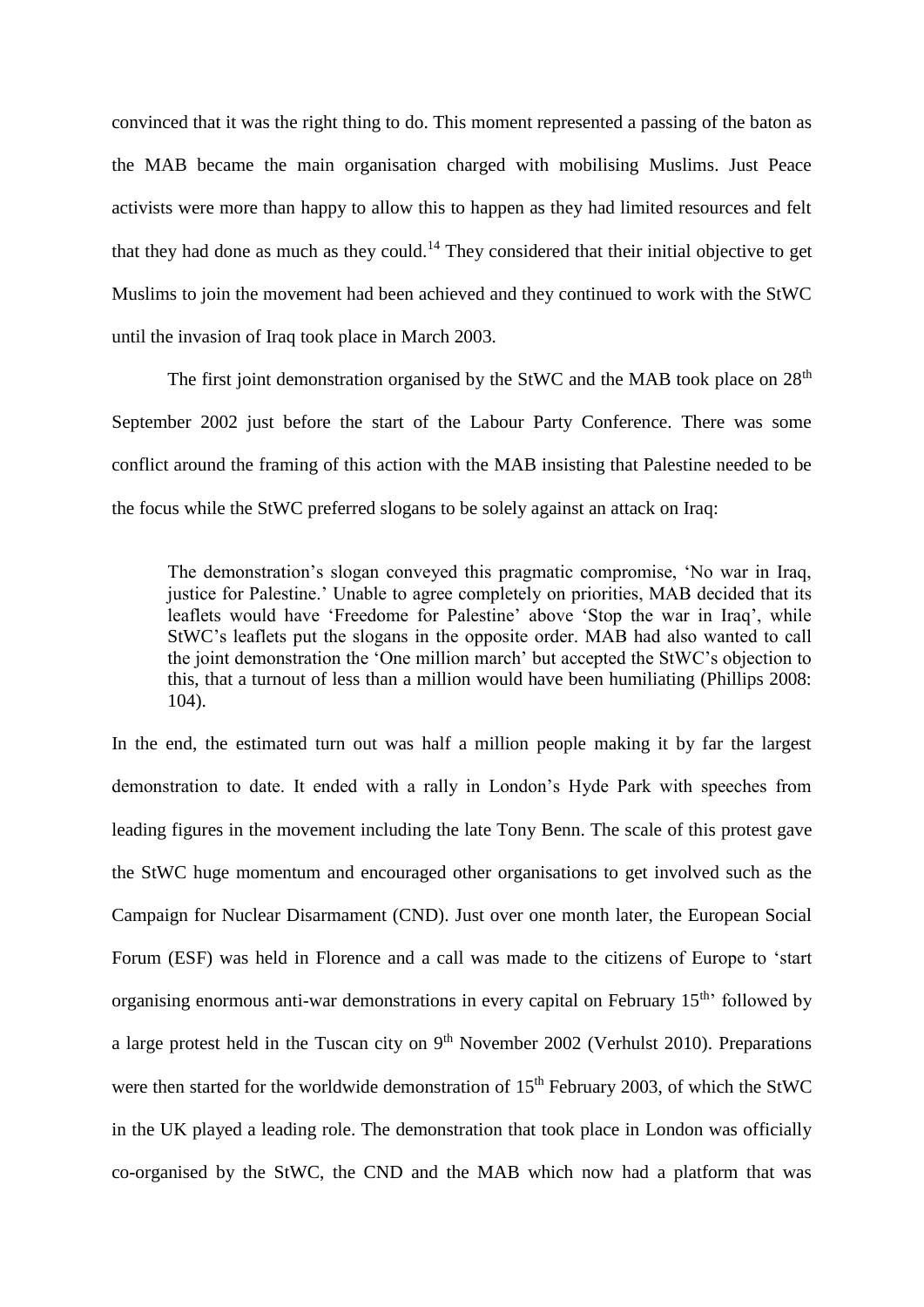beyond its leaders wildest dreams. The fact that MAB spokesmen like Anas al-Tikriti and Azzam Tamimi were invited to address the sea of people in Hyde Park that day demonstrates the important role that they played in the organisation of this record breaking demonstration. The initial role of Just Peace was not forgotten as Shahedah Vawda was also given an opportunity to stand 'on the windswept stage to address a crowd so large she could not even see where it ended' (Brown 2003). She also took part in a televised debate with Tony Blair on  $10<sup>th</sup>$  March along with other women who were opposed to the war.<sup>15</sup>

#### **The difficulties of collective action**

In the 'official' accounts of the anti-war movement produced by its leaders (Murray and German 2005, Nineham 2013), the participation of Muslims is recounted as unproblematic and almost natural. However, this glosses over a certain reticence that was apparent both within certain sections of the anti-war movement and internally amongst British Muslims themselves. When Just Peace began their efforts to bring Muslims into the anti-war movement they faced some resistance. Some felt it was wrong to be associating too closely with non-Muslims and by doing so 'you were taking up *their* cause rather than *ours*, which some saw as *haram*.'<sup>16</sup> This was a line that was being propagated by activists involved with groups like Hizb ut-Tahrir but there was also suspicion among those with less radical sympathies. For example, the MAB leadership had to work hard to persuade its members that 'collaboration with non-Muslim anti-war activists was halal (religiously permissible)' (Phillips 2008: 103). Part of the problem was that the StWC was known to be led by personalities associated with the radical left, in particular the Socialist Workers Party (SWP). This was part of the reason that the MAB refused to join the actual coalition, as it was known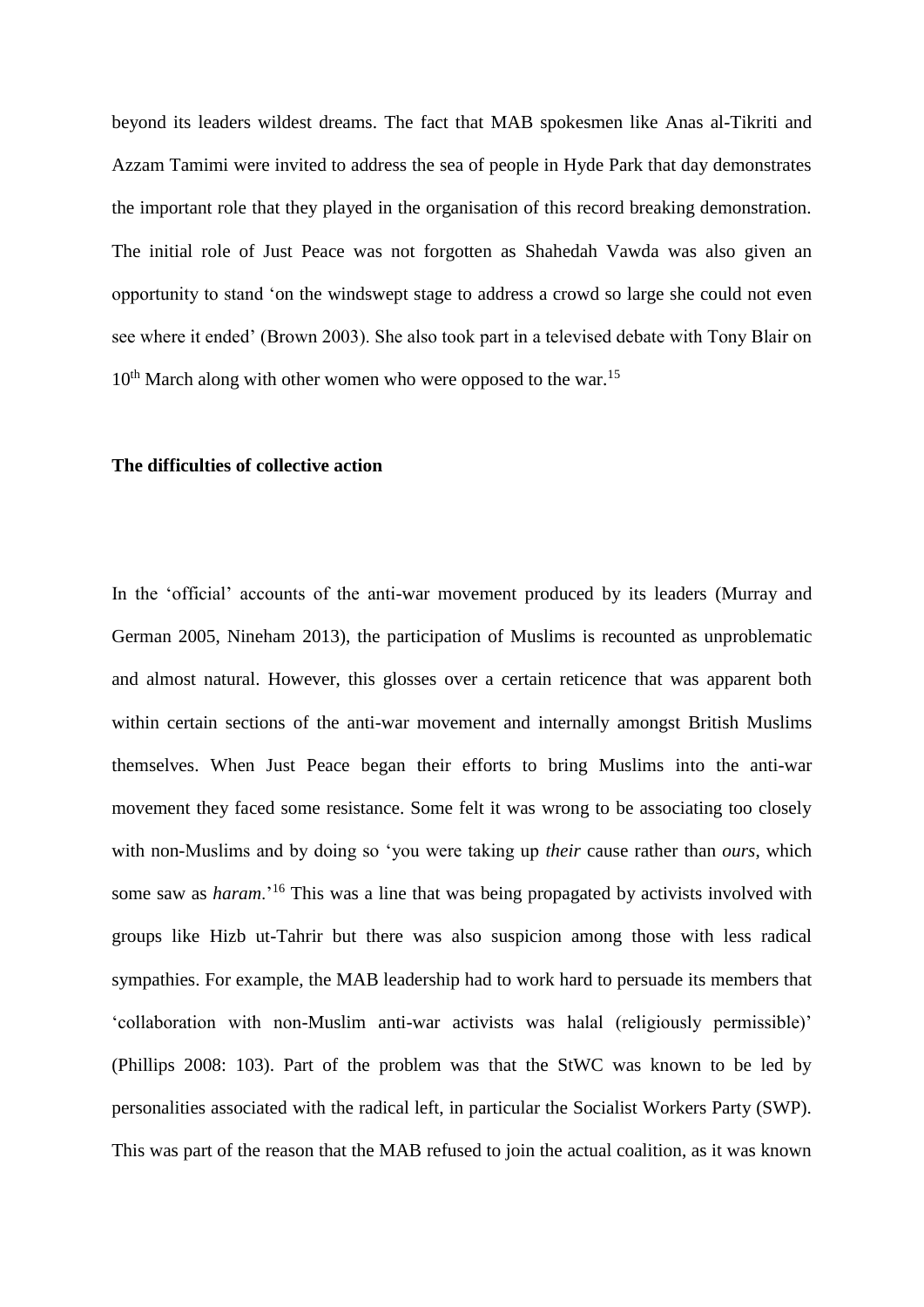to be 'led by the Left' (Phillips 2008: 104) which was problematic for some. According to those in MAB, the Muslim community needed to identify with something that it could trust: 'I couldn't bring out 200,000 Muslims to rally under the banner of trade unions, leftist, socialist or communist organisations.<sup>'17</sup>

This kind of mistrust was also present within some of the leftist groups that were part of StWC. There were anti-clerical factions which see religious organisations, particularly those with a more conservative bent such as the MAB, as reactionary and contrary to the aspirations of the working class. An example of such a group is the Alliance for Workers Liberty (AWL) which openly opposed the alliance with the MAB given that it was 'a rightwing organisation.<sup>'18</sup> Such opposition was quickly silenced by the leadership of the StWC, and its press officer Mike Marqusee claimed that 'those people who questioned the link with MAB were castigated as Islamophobes' (Gillan et al 2008: 75). Such tactics are hardly surprising when we consider that some of the key figures in the StWC were also on the SWP's Central Committee, including the likes of Lindsey German, Chris Nineham and John Rees.<sup>19</sup> As a group that practices 'democratic centralism', a system of decision making in the revolutionary Marxist tradition, they were often criticised for promoting a veneer of equal participation, whilst effectively taking many key decisions behind closed doors. Shahed Saleem recounts that as an officer of the StWC he would attend their meetings where 'it seemed like the conversations that took place were a continuation of previous discussions they [SWP members] had been having. By having me there they could claim that they were being democratic but I didn't have that much input.<sup>20</sup>

The involvement of MAB was initially opposed by some members of the CND and they were also 'seen as too conservative by other Muslim groups' (Gillan *et al* 2008: 67). Some regretted the fact that in order to work with the Muslim community, the StWC had 'decided to work with Islamists' and that they did not make any efforts to 'engage with the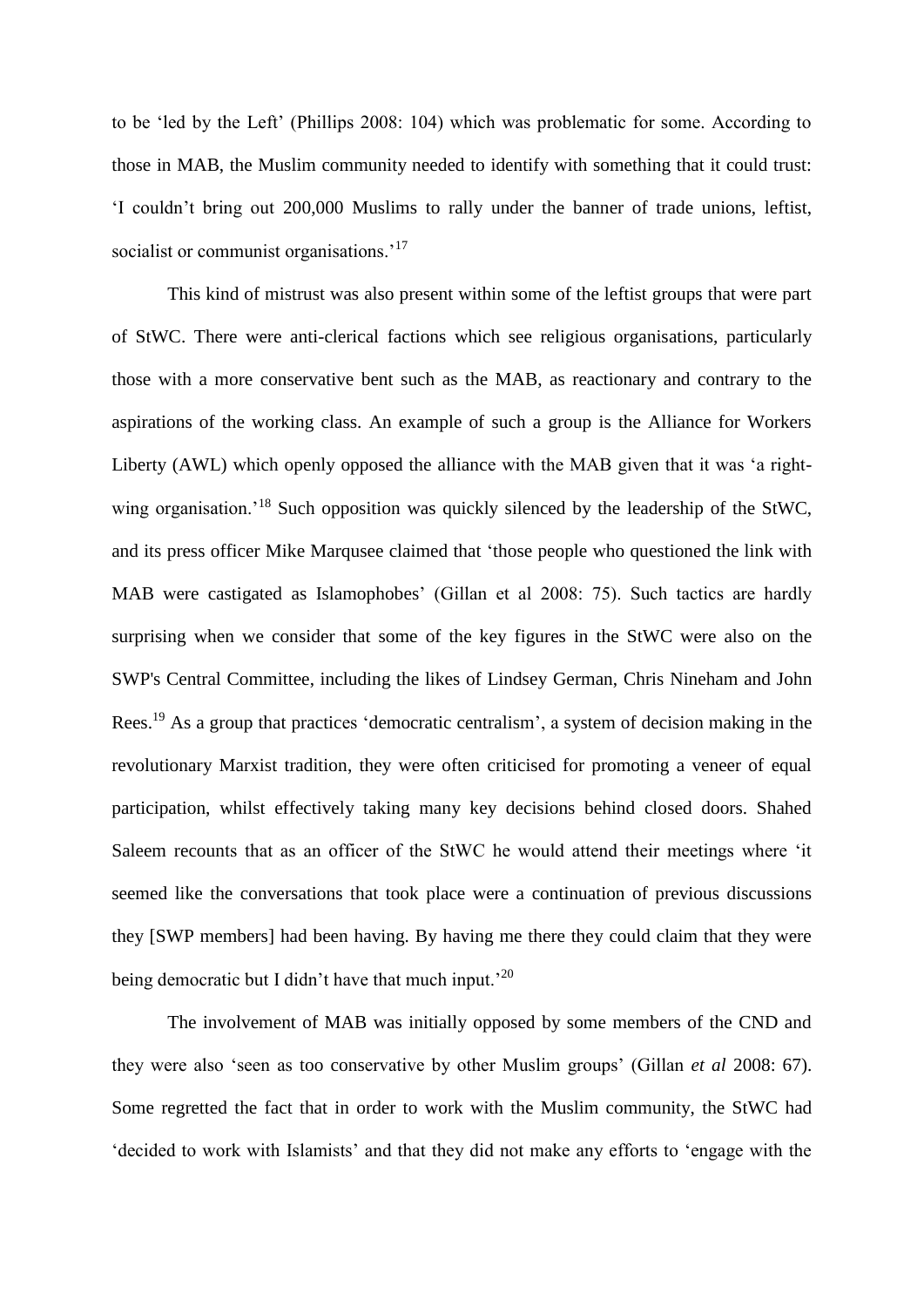many secular groups that exist within the Muslim community' (Phillips 2008: 107). Similarly, journalistic accounts of the inherent ideological contradictions within the anti-war movement focus on the role of MAB and its links to the Muslim Brotherhood (Cohen 2007). These critiques do however overlook the fact that the coalition's main goal was to rally as many as people as possible to its demonstrations rather than construct a coherent political project. They also conflate the participation of thousands of British Muslims in the demonstrations, most of whom would have no particular organisational affiliation, and the organisation which was tasked with mobilising them. The MAB leadership noted that most of those who volunteered to help them to organise the protests were not members of their organisation.<sup>21</sup> Its membership doubled as a result of its involvement in the anti-war movement but by the end of 2005 those who led this initiative lost control of the organisation and were later forced to set up a new group called the British Muslim Initiative (Phillips 2008).

# **Conclusion**

The activists who were interviewed for this research were unanimous that participation in the anti-war movement led to a new found confidence within the Muslim community, particularly amongst those who were born and raised in Britain. 'What is noticeable about the post-September 11 response was the willingness of younger Muslims to form expedient alliances of dissent outside of their community, which was certainly not true of the Rushdie affair in 1989 or the Gulf War of 1991' (Birt 2005: 102). The idea of working and campaigning alongside people from other walks of life is no longer alien and Shahed Saleem was proud to play a part in 'leading Muslims out of the cold and away from blinkered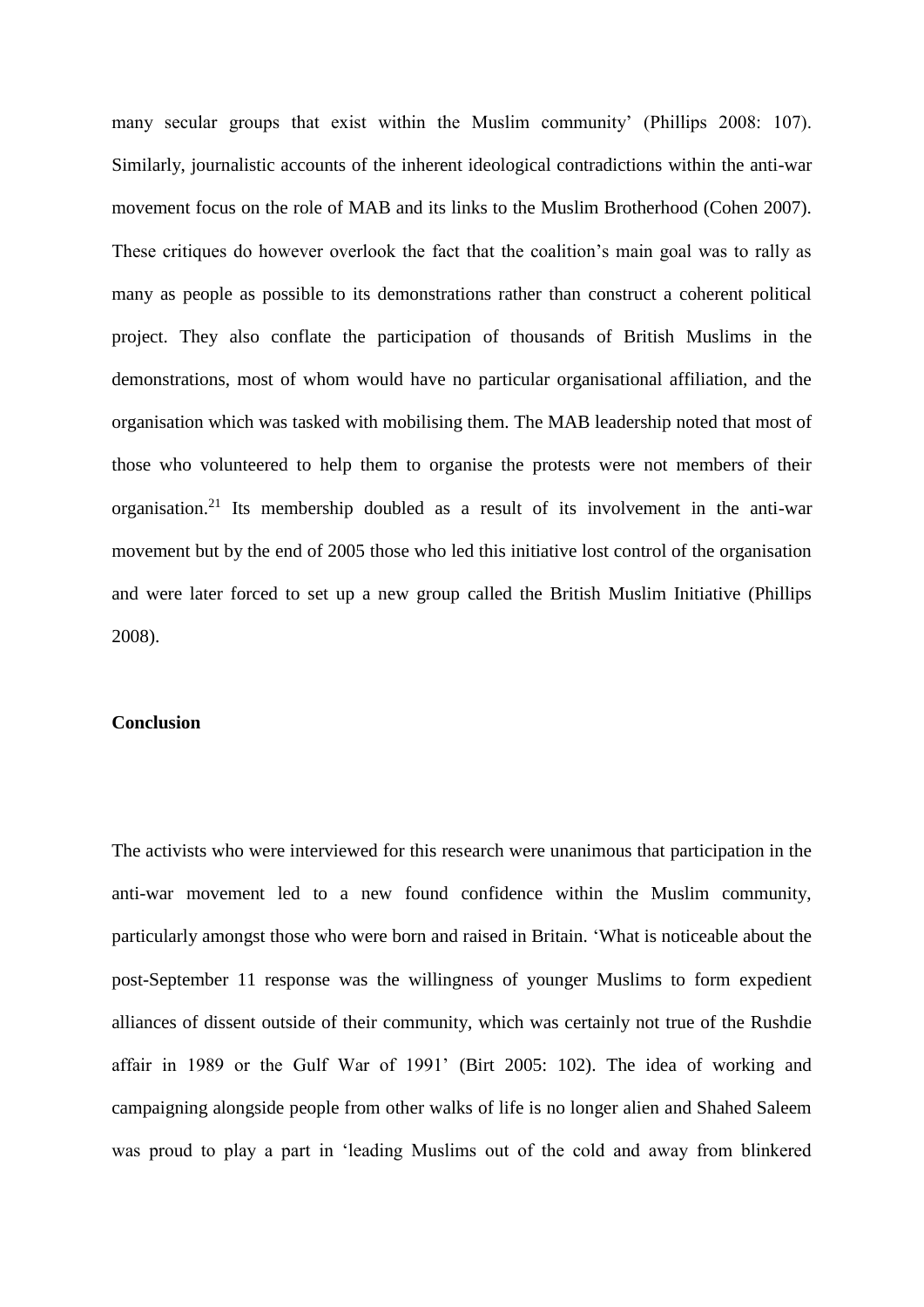thinking.'<sup>22</sup> The mistakes of the Rushdie affair were avoided as the second generation 'learned modes of protest' (Heath *et al* 2013: 191) and adapted their methods of dissent to be more in tune with British political culture. It has been remarked that 'a new generation of skilled and media-savvy Muslims activists has emerged who regularly engage with journalists, policy makers, academics and activists from other faiths, in a self-conscious attempt to redress perceived biases in media coverage' (Bolognani and Statham 2013: 246). The generational shift that the anti-war movement promoted could only have positive effects for the perception of Muslims by the wider British public. Indeed, the overwhelmingly calm and sensible reaction to the London bombings of 2005, just two years after the huge anti-war march, impressed many and seemed to demonstrate the tolerance of wider society. This was also interpreted as a result of Muslims becoming more visible in the public sphere and increased interaction between them and other citizens. Shahedah Vawda thought that it was 'amazing how ordinary British people have tried to learn more about Islam and make an effort to show that they are not against all Muslims.<sup>223</sup>

Despite the efforts to halt the war eventually being in vain, this mobilisation did propel a number of individuals to the forefront of what one might now term 'Muslim civil society'. A prominent example is Salma Yaqoob who founded 'Respect: The Unity Coalition' in early 2004. This political party would go on to play a leading role in getting Muslims involved in electoral politics and achieved some notable election victories (Peace 2013). Yaqoob served as a Respect local councillor in Birmingham from 2006-2011 and narrowly missed out on becoming a Westminster MP in 2005 and 2010. Although she has now left the party, she is still a prominent figure in British public debates. Anas Al-tikriti, the driving force behind the involvement of the MAB in the StWC, was also briefly involved in Respect. He stood as one of their candidates in the 2004 European elections but then left to found the British Muslim Initiative and then the Cordoba Foundation. The path of Dr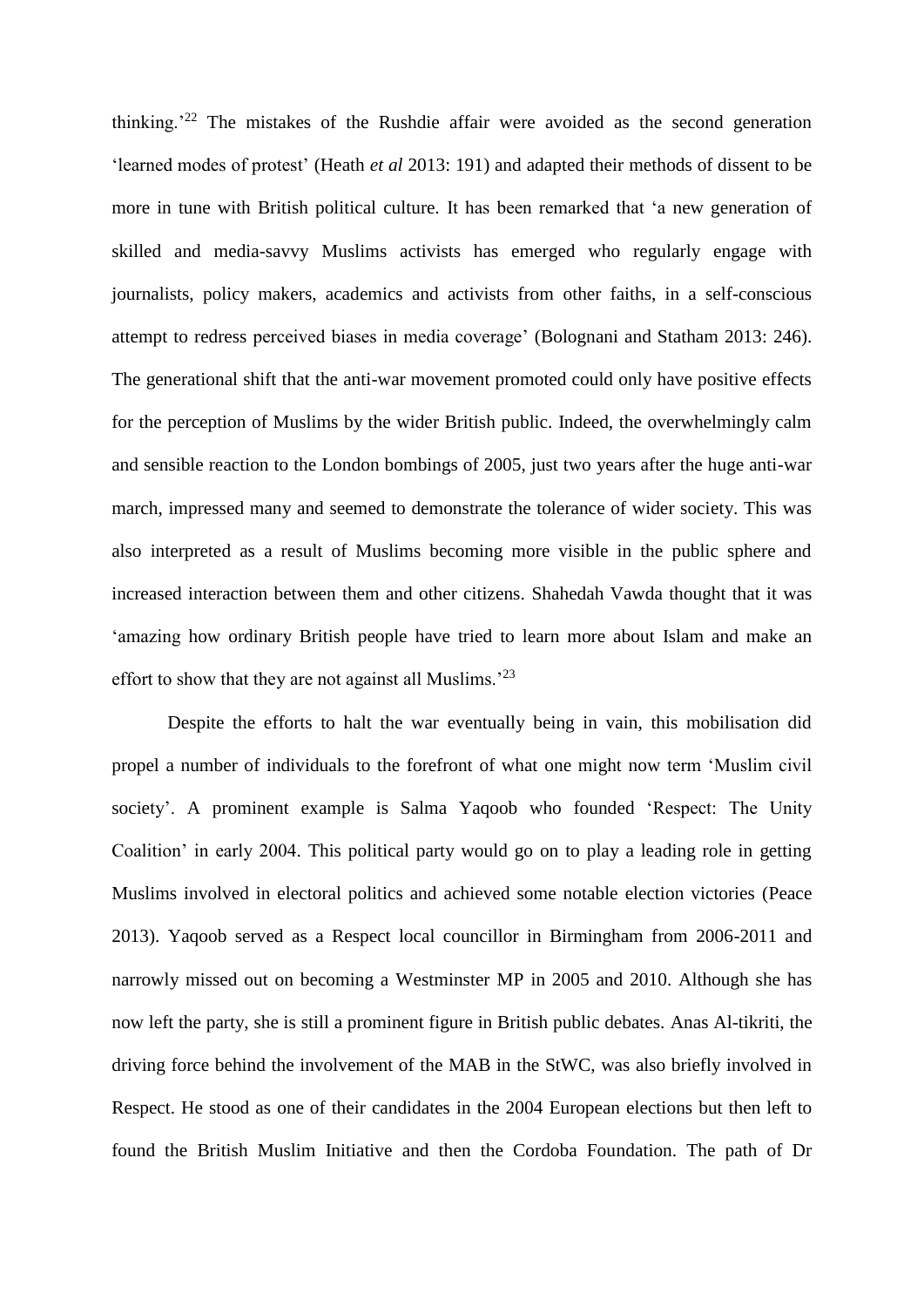Ghayasuddin Siddiqui is symbolic of the changes in Muslim Civil Society since the Rushdie affair. In 1989 he was part of the British Muslim delegation in Iran that had asked Mohammad Khatami to act on Rushdie, which led to the notorious fatwa pronounced by Ayatollah Khomeini. He is now a trustee of British Muslims for Secular Democracy (BMSD) and campaigns against forced marriage, domestic violence and murder in the name of honour. The Muslim Institute, which he helped to form back in 1973, and at one time acted as a front for the Iranian Embassy in London, was re-founded in 2010 and now has a more progressive outlook publishing the quarterly magazine *Critical Muslim*. His son Asim Siddiqui was one of the founders of the City Circle which continues to provide Muslim professionals with 'a safe space for communities to self-critically discuss and debate issues that have concerned them.'<sup>24</sup> Just as the Rushdie affair led to the creation of a series of new Muslim organisations, the anti-war movement has provided the basis for the development of groups with more of a focus on wider society. For example, ENGAGE works towards enhancing the active engagement of British Muslim communities in national life, particularly in the fields of politics and the media and MADE in Europe is a movement of young people who want to see the Muslim community lead the fight against global poverty and injustice.<sup>25</sup> This trend of new Muslim Civil Society groups is likely to continue and they owe a debt of gratitude to those activists who became involved in the anti-war movement who demonstrated that Muslim activism could be about more than strictly religious issues.

## **References**

Barkham, P. (2013) 'Iraq war 10 years on: mass protest that defined a generation' *The Guardian*, 15 February 2003 [http://www.theguardian.com/world/2013/feb/15/iraq-war-mass](http://www.theguardian.com/world/2013/feb/15/iraq-war-mass-protest)[protest](http://www.theguardian.com/world/2013/feb/15/iraq-war-mass-protest)

Bhatt, C. (2010) 'The 'British jihad' and the curves of religious violence', *Ethnic and Racial Studies*, 33(1): 39-59

Birt, J. (2005) 'Lobbying and Marching: British Muslims and the State' in Abbas, T. (ed). *Muslim Britain: Communities Under Pressure*. London: Zed Book.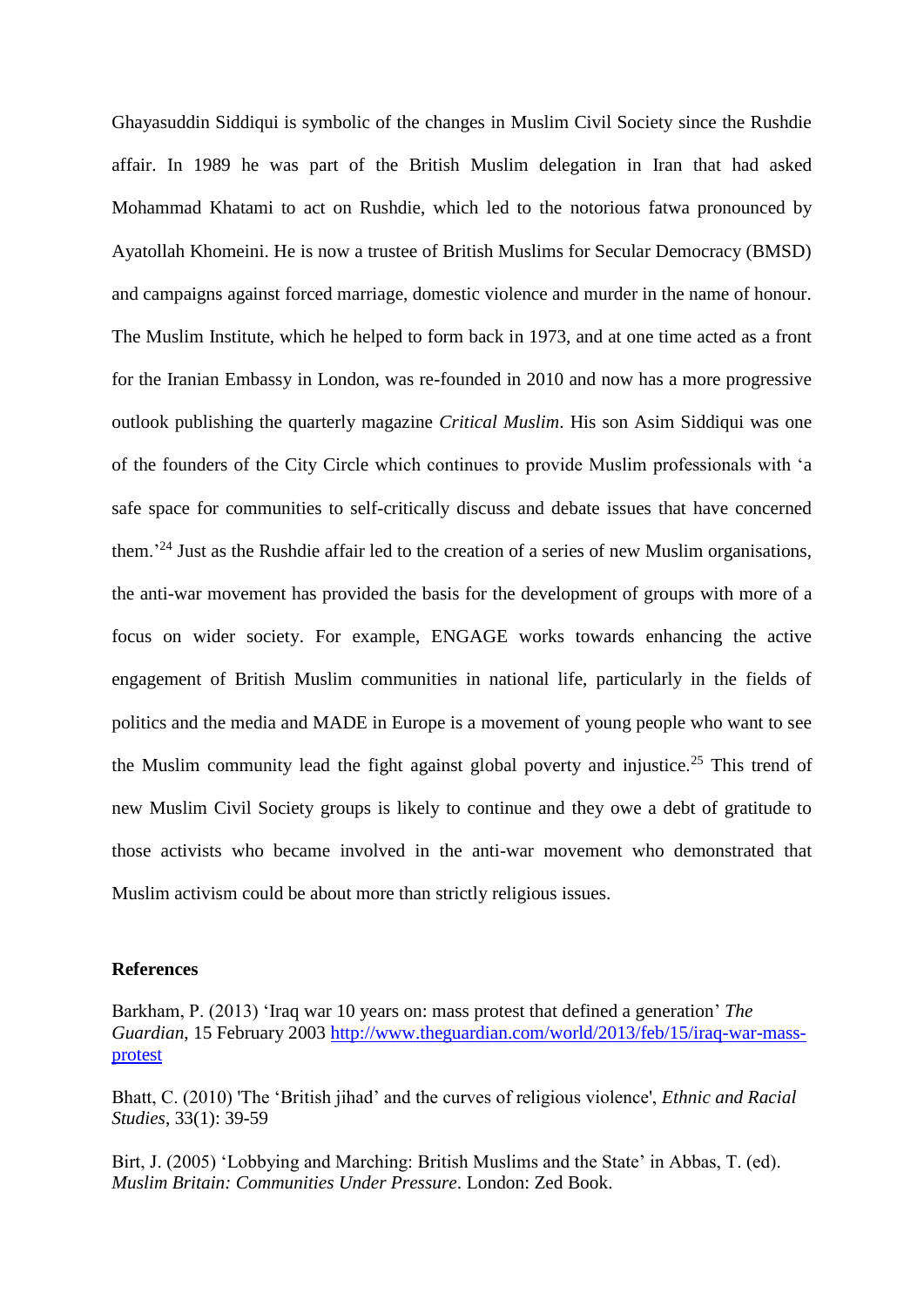Bolognani, M. and Statham, P. (2013) 'The changing public face of Muslim associations in Britain: Coming together for common 'social' goals?', *Ethnicities*, 13(2): 229-249.

Bowen, I. (2012) 'The Muslim Brotherhood in Britain' in Bakker, E. and Meijer, R. (eds.) *The Muslim Brotherhood in Europe*. London: Hurst.

Brown, J.A. (2003) 'A common cause' *Emel*, issue 1 [http://www.emel.com/article?id=1&a\\_id=1151](http://www.emel.com/article?id=1&a_id=1151)

Cohen, N. (2007) *What's Left? How Liberals Lost Their Way*. London: Harper Perennial.

Gillan et al (2008) *Anti-War Activism: New Media and Protest in the Information Age*. Basingstoke: Palgrave.

Heath, A. et al (2013) *The Political Integration of Ethnic Minorities in Britain*. Oxford: Oxford University Press.

Husain, E. (2007) *The Islamist: Why I Joined Radical Islam in Britain, What I Saw Inside and Why I Left*. London: Penguin books.

Lewis, P (1994) *Islamic Britain : religion, politics, and identity among British Muslims*. London: I.B. Tauris.

Lewis, P (2007) *Young, British and Muslim*. London: Continuum.

Meer, N. (2010) *Citizenship, Identity and the Politics of Multiculturalism: The Rise of Muslim Consciousness*. Basingstoke: Palgrave.

Murray, A. and German, L. (2005) *Stop the War: the Story of Britain's biggest mass movement*. London: Bookmarks.

Nineham, C. (2013) *The People v. Tony Blair: Politics, the media and the anti-war movement*. London: Zero Books.

Peace, T. (2013) 'Muslims and electoral politics in Britain: the case of Respect' in Nielsen, J. (ed.) *Muslims and Political Participation in Europe*. Edinburgh: Edinburgh University Press, pp. 426-454.

Phillips, R. (2008) 'Standing together: the Muslim Association of Britain and the anti-war movement', *Race & Class*, 50(2): 101-113.

Radcliffe, L. (2004) 'A Muslim lobby at Whitehall? Examining the role of the Muslim minority in British foreign policy making', *Islam and Christian-Muslim Relations*, 15(3): 365-386.

Ramamurthy, A. (2013) *Black Star: Britain's Asian Youth Movements*. London: Pluto Press

Samad, Y. (1992) 'Book Burning and Race Relations: Political Mobilization of Bradford Muslims', *New Community*, 18:4, 507–19.